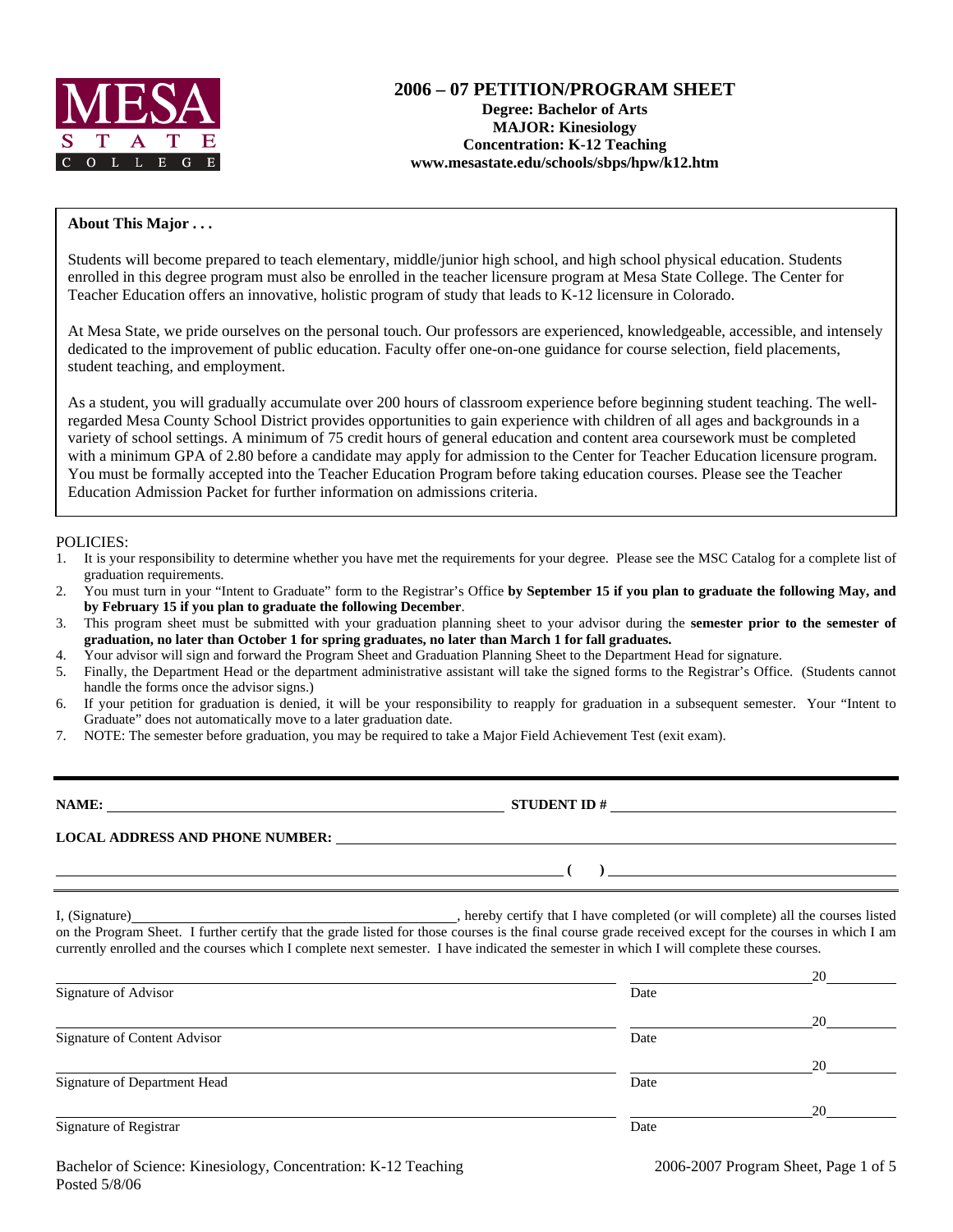| Must earn 120 semester hours and meet the academic residency requirements to earn a baccalaureate degree at Mesa State College. (Students |
|-------------------------------------------------------------------------------------------------------------------------------------------|
| seeking K-12 licensure must earn 126 semester hours.)                                                                                     |

- Must earn a minimum of 40 semester hours in upper division courses (i.e., 300-level and 400-level courses).
- A cumulative grade point average of 2.8 or higher must be maintained for all courses.
- When filling out this program sheet a course can only be used once, i.e., no double counting is allowed between categories.
- Excess KINA courses beyond the two required, and pre-collegiate courses (usually numbered below 100), cannot be used for graduation.
- All degree requirements must be completed as described. Any exceptions or substitutions must be recommended in advance by the faculty advisor and approved by the Department Head. Courses related to teacher licensure must also be approved by the Teacher Education Dept.
- It is highly recommended that students work closely with a faculty advisor when selecting courses and scheduling classes prior to registration.
- Students are required to participate in exit examinations or other programs deemed necessary to comply with the college accountability requirement.
- Students must PASS the PLACE exam in the content area prior to commencing the internship. Also, ALL other coursework toward the degree must be successfully completed prior to the internship.

### **General Education Requirements** (Minimum of 33 semester hours) See the M.S.C. catalog for the list of courses that meet the general education categories.

| Course<br>of "B" or higher, must be completed by the time the student has 60<br>semester hours.)<br>$*$ #ENGL<br>*#ENGL<br>112. Must earn a grade of "B" or better. | No.        | Credit         | Grade                                  | <b>Term</b><br>*ENGL 129, Honors English, may be substituted for ENGL 111 and ENGL | Year | Trns/Subs<br>English: ENGL 111 and 112 (6 semester hours, must receive a grade                                                                                                         | Course<br>#PSYC                                                                                                                     | No.<br>233 | Credit<br><b>Fine Arts:</b> (3 semester hours)                                            | Grade<br><b>Social and Behavioral Sciences: (6 Semester Hours)</b>                      | Term | Year | Trns/Subs                                                             |
|---------------------------------------------------------------------------------------------------------------------------------------------------------------------|------------|----------------|----------------------------------------|------------------------------------------------------------------------------------|------|----------------------------------------------------------------------------------------------------------------------------------------------------------------------------------------|-------------------------------------------------------------------------------------------------------------------------------------|------------|-------------------------------------------------------------------------------------------|-----------------------------------------------------------------------------------------|------|------|-----------------------------------------------------------------------|
| of "C" or better, must be completed by the time the student has 60<br>semester hours.)<br><b>MATH</b>                                                               |            |                |                                        |                                                                                    |      | Math: MATH 110 or higher (3 semester hours, must receive a grade                                                                                                                       |                                                                                                                                     |            |                                                                                           | <b>Natural Sciences:</b> (6 semester hours)<br>(At least one course must include a lab) |      |      |                                                                       |
| <b>Humanities:</b> (6 semester hours)                                                                                                                               |            |                |                                        |                                                                                    |      |                                                                                                                                                                                        | #SPCH                                                                                                                               | 102        | <b>Applied Studies:</b> (3 semester hours)<br>$\mathbf{3}$<br># Must earn a "B" or higher |                                                                                         |      |      |                                                                       |
| Other Requirements (9 semester hours)                                                                                                                               |            |                |                                        |                                                                                    |      |                                                                                                                                                                                        |                                                                                                                                     |            |                                                                                           |                                                                                         |      |      |                                                                       |
| Kinesiology: (3 Semester Hours)<br>Course<br>KINE*                                                                                                                  | No.<br>100 | Credit<br>- 1  | Grade                                  | Term                                                                               | Year | Trns/Subs                                                                                                                                                                              | <b>Bachelor of Arts Degree Distinction:</b> (6 semester hours)<br>(Two consecutive courses in the same foreign language.)<br>Course | No.        | Credit                                                                                    | Grade                                                                                   | Term | Year | Trns/Subs                                                             |
| KINA*<br>KINA*<br>See the M.S.C. catalog for the list of approved KINA and DANC courses.                                                                            |            |                | *KINE/KINA formerly known as HPWA/HPWE |                                                                                    |      |                                                                                                                                                                                        | FLA<br>FLA<br>(FLAS 114 & 115 will <b>NOT</b> fulfill this requirement.) (Must receive a grade of "C" or above.)                    |            | 3<br>3                                                                                    |                                                                                         |      |      |                                                                       |
|                                                                                                                                                                     |            |                |                                        |                                                                                    |      | Kinesiology - Leading to K-12 Licensure Major Requirements (63 Semester Hours)<br>(For students taking classes prior to Summer 2006, these classes were taught under the HPWA prefix.) |                                                                                                                                     |            |                                                                                           |                                                                                         |      |      |                                                                       |
| HPW Core (22 semester hours)                                                                                                                                        |            |                |                                        |                                                                                    |      |                                                                                                                                                                                        |                                                                                                                                     |            |                                                                                           |                                                                                         |      |      |                                                                       |
| Course                                                                                                                                                              | No.        | Credit         | Grade                                  | Term                                                                               | Year | Trns/Subs                                                                                                                                                                              | Course                                                                                                                              | No.        | Credit                                                                                    | Grade                                                                                   | Term | Year | Trns/Subs                                                             |
| <b>BIOL</b>                                                                                                                                                         | 209        | $\overline{3}$ |                                        |                                                                                    |      |                                                                                                                                                                                        | <b>KINE</b>                                                                                                                         | 309        | $\mathbf{3}$                                                                              |                                                                                         |      |      |                                                                       |
| <b>BIOL</b>                                                                                                                                                         | 209L       | $\overline{1}$ |                                        |                                                                                    |      |                                                                                                                                                                                        | <b>KINE</b>                                                                                                                         | 309L       | $\mathbf{1}$                                                                              |                                                                                         |      |      |                                                                       |
| <b>KINE</b>                                                                                                                                                         | 200        | $\overline{3}$ |                                        |                                                                                    |      |                                                                                                                                                                                        | <b>KINE</b>                                                                                                                         | 401        | $\mathfrak{Z}$                                                                            |                                                                                         |      |      |                                                                       |
| <b>KINE</b>                                                                                                                                                         | 213        | $\mathbf{3}$   |                                        |                                                                                    |      |                                                                                                                                                                                        | <b>KINE</b>                                                                                                                         | 494        | $\mathbf{1}$                                                                              |                                                                                         |      |      |                                                                       |
| <b>KINE</b>                                                                                                                                                         | 303        | $\overline{3}$ |                                        |                                                                                    |      |                                                                                                                                                                                        |                                                                                                                                     |            |                                                                                           |                                                                                         |      |      | Student must have current First Aid/CPR or take one of the following: |
| <b>KINE</b>                                                                                                                                                         | 303L       | $\mathbf{1}$   |                                        |                                                                                    |      |                                                                                                                                                                                        |                                                                                                                                     |            |                                                                                           |                                                                                         |      |      | Current CPR Card? Yes / No (If yes, provide a copy of the card.)      |
|                                                                                                                                                                     |            |                |                                        |                                                                                    |      |                                                                                                                                                                                        | <b>KINE</b>                                                                                                                         |            | $\mathbf{3}$                                                                              | Or take one of the following: KINE 265 or KINE 250                                      |      |      |                                                                       |
| Continued on page 3                                                                                                                                                 |            |                |                                        |                                                                                    |      |                                                                                                                                                                                        |                                                                                                                                     |            |                                                                                           |                                                                                         |      |      |                                                                       |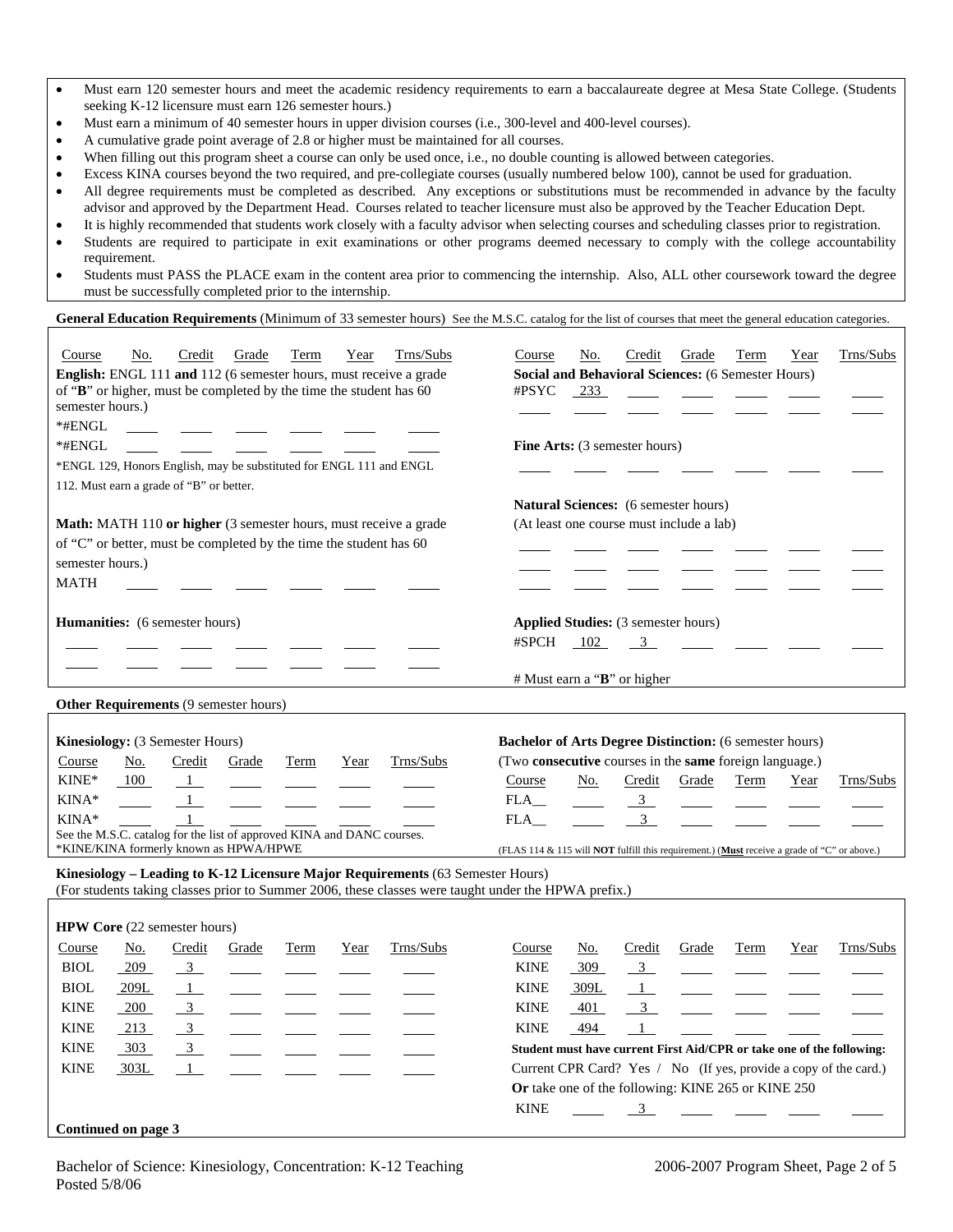| <b>Required Concentration Courses (41 Semester Hours)</b> |            |                           |       |      |      |           |             |            |                                                |       |      |      |           |
|-----------------------------------------------------------|------------|---------------------------|-------|------|------|-----------|-------------|------------|------------------------------------------------|-------|------|------|-----------|
| Course                                                    | <u>No.</u> | Credit                    | Grade | Term | Year | Trns/Subs | Course      | <u>No.</u> | Credit                                         | Grade | Term | Year | Trns/Subs |
| <b>KINE</b>                                               | <u>211</u> | $\frac{3}{2}$             |       |      |      |           | <b>KINE</b> | 320        | $\overline{\phantom{0}3}$                      |       |      |      |           |
| <b>KINE</b>                                               | 214        | $\overline{\mathbf{3}}$   |       |      |      |           | <b>KINE</b> | 360        | $\overline{\mathbf{3}}$                        |       |      |      |           |
| <b>KINE</b>                                               | <u>220</u> | $\overline{\phantom{0}3}$ |       |      |      |           | <b>KINE</b> | 380        | $\overline{3}$                                 |       |      |      |           |
| <b>KINE</b>                                               | 234        | $\frac{3}{2}$             |       |      |      |           | <b>KINE</b> | 408        | $\mathbf{3}$                                   |       |      |      |           |
| <b>KINE</b>                                               | 256        | $\overline{\mathbf{3}}$   |       |      |      |           | <b>KINE</b> | 497        | 2                                              |       |      |      |           |
| <b>KINE</b>                                               | 260        | $\frac{3}{2}$             |       |      |      |           |             |            | One course selected from KINE 212 or KINE 251: |       |      |      |           |
| <b>KINE</b>                                               | 300        | $\overline{3}$            |       |      |      |           | <b>KINE</b> |            | $\overline{3}$                                 |       |      |      |           |
| <b>KINE</b>                                               | 301        | $\overline{3}$            |       |      |      |           |             |            |                                                |       |      |      |           |
|                                                           |            |                           |       |      |      |           |             |            |                                                |       |      |      |           |

#### **K-12 Licensure Requirements** (20 Semester Hours)

|             | *Prerequisites: ENGL 111 & 112 (or ENGL 129), SPCH 102, PSYC 233 (All with grade of B or higher) and MATH 110 or higher (with grade of C or higher) and<br>formal acceptance to the Teacher Education Program |        |       |      |      |           |             |      |             |       |                                                                                                                 |      |           |
|-------------|---------------------------------------------------------------------------------------------------------------------------------------------------------------------------------------------------------------|--------|-------|------|------|-----------|-------------|------|-------------|-------|-----------------------------------------------------------------------------------------------------------------|------|-----------|
| Course      | No.                                                                                                                                                                                                           | Credit | Grade | Term | Year | Trns/Subs | Course      | No.  | Credit      | Grade | Term                                                                                                            | Year | Trns/Subs |
| <b>EDUC</b> | $211*$                                                                                                                                                                                                        |        |       |      |      |           | <b>EDUC</b> | 499D |             |       | the contract of the contract of the contract of the contract of the contract of the contract of the contract of |      |           |
| <b>EDUC</b> | 342                                                                                                                                                                                                           |        |       |      |      |           | <b>EDUC</b> | 499H | $6^{\circ}$ |       |                                                                                                                 |      |           |
| <b>EDUC</b> | 343                                                                                                                                                                                                           |        |       |      |      |           |             |      |             |       |                                                                                                                 |      |           |
|             |                                                                                                                                                                                                               |        |       |      |      |           |             |      |             |       |                                                                                                                 |      |           |

### **GRADUATION INFORMATION**

See the "Undergraduate Graduation Requirements" in the Mesa State College catalog for additional graduation information. **A 2.8 Minimum Cumulative Grade Point Average is required.**

**GENERAL EDUCATION REQUIREMENTS** (Minimum of 33 Semester hours) See current Mesa State College catalog for list of courses that fulfill the requirements below. If one (or more) of the selections below is required in your major, you must use it to fulfill the major requirement and **make a different selection to meet the general education requirement. The courses may not be used to fulfill both requirements.**

**English – 6** Semester hours (Must be **completed** before student has 60 semester hours. Must receive grade of "B" or above.) #ENGL 111 **and #**ENGL 112 **or** ENGL 129 *(by permission)*

**Mathematics – 3** Semester hours chosen from: MATH 110 **or higher** (Must be **completed** before student has 60 semester hours. Must receive grade of "C" or above.)

**Humanities – 6** semester hours

**Social and Behavioral Sciences – 6** semester hours (#**PSYC 233 required)**

**Fine Arts – 3** semester hours

**Natural Sciences – 6** semester hours (At least one course must include a lab.)

**Applied Studies – 3** semester hours (#**SPCH 102 required)**

# Need a "B" or higher

#### **OTHER REQUIREMENTS** (9 Semester Hours)

**Kinesiology – 3** Semester Hours Each student must take KINE 100 together with two KINA/Selected DANC courses. See current catalog for listing. \*KINE/KINA formerly known as HPWA/HPWE

| <b>Degree Distinction – 6 Semester Hours</b>                                                                                    |    |                                                                     |
|---------------------------------------------------------------------------------------------------------------------------------|----|---------------------------------------------------------------------|
| Select from one of the following sequences:                                                                                     |    |                                                                     |
| FLAF 111 followed by FLAF 112                                                                                                   | or | FLAG 111 followed by FLAG 112                                       |
| Or FLAS 111 <i>followed by</i> FLAS 112                                                                                         | or | Two <b>consecutive</b> courses in the <b>same</b> foreign language. |
| *(FLAS 114 & 115 will <b>NOT</b> fulfill this requirement. <b>Must</b> receive a grade of "C" or above in <b>both</b> courses.) |    |                                                                     |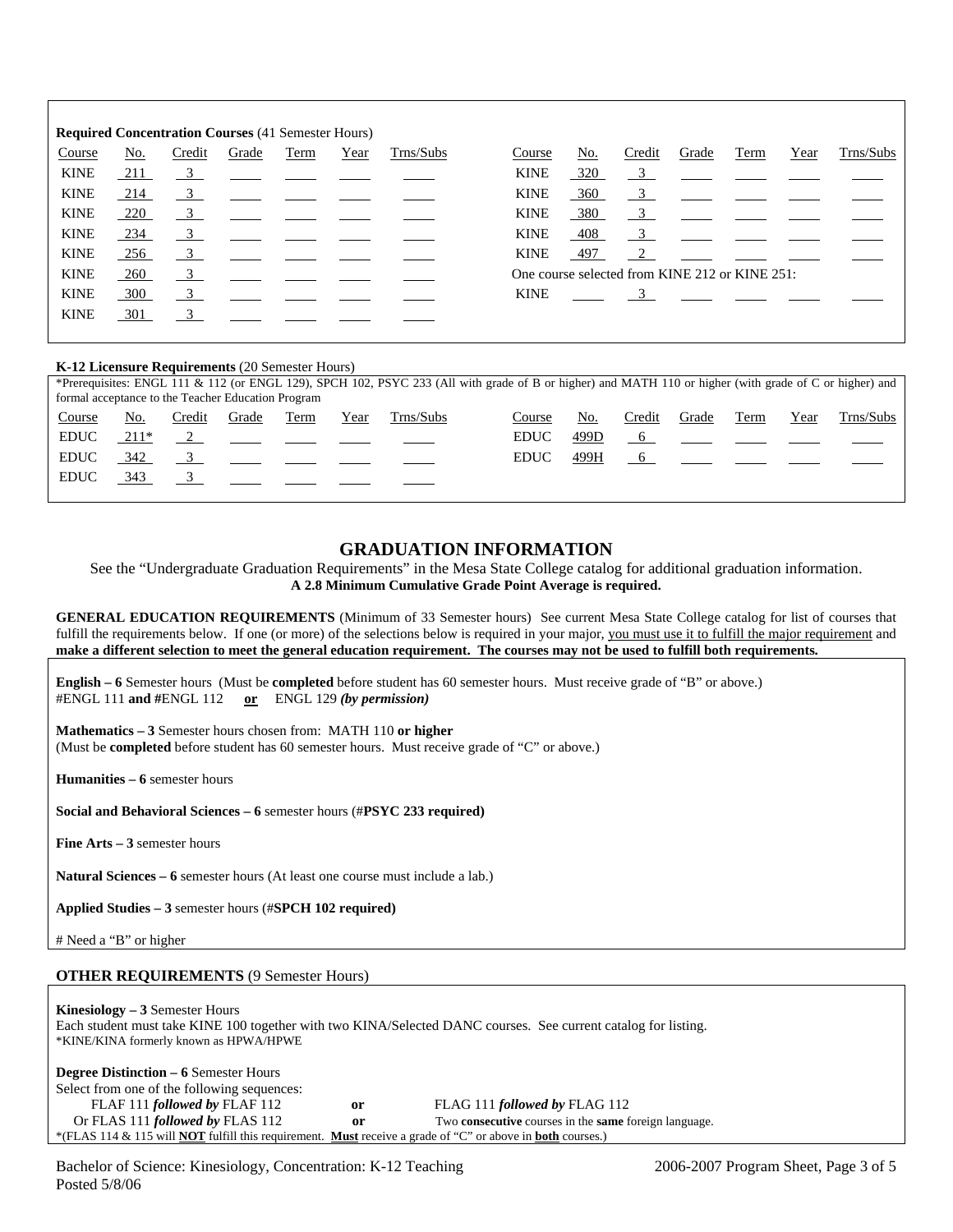| <b>Kinesiology – Leading to K-12 Teacher Licensure (63 Semester Hours)</b>                           |  |
|------------------------------------------------------------------------------------------------------|--|
| (For students taking classes prior to Summer 2006, these classes were taught under the HPWA prefix.) |  |

| <b>HPW Core</b> (22 Semester Hours)                                                                      |
|----------------------------------------------------------------------------------------------------------|
| BIOL 209 Human Anatomy and Physiology I                                                                  |
| BIOL 209L Human Anatomy and Physiology I Lab                                                             |
| KINE 200 Hist. and Philosophy of Sport & Physical Education                                              |
| KINE 213 Appl. of Phys. Fitness/Exercise Prescr.                                                         |
| KINE 303 Exercise Physiology                                                                             |
| KINE 303L Exercise Physiology Lab                                                                        |
| KINE 309 Anatomical Physiology                                                                           |
| KINE 309L Anatomical Physiology Lab                                                                      |
| KINE 401 Org./Ad./Legal Cons. of PE/Sports                                                               |
| KINE 494 Senior Seminar (Capstone)                                                                       |
| First/Aid/CPR Card or KINE 265 First Aid/CPR for the Professional Rescuer or KINE 250 Lifeguard Training |
|                                                                                                          |
| <b>Required Concentration Courses (41 semester hours)</b>                                                |
| KINE 211 Methods of Lifetime Activities                                                                  |
| KINE 214 Methods of Team Activities                                                                      |
| KINE 220 Methods of Dance & Gymnastics                                                                   |
| KINE 234 Prevention & Care of Athletic Injuries                                                          |
| KINE 256 Creative Play and Literacy                                                                      |
| KINE 260 School and Personal Health                                                                      |
| KINE 300 Teaching/Technology Lab                                                                         |
| KINE 301 Tests and Measurements in Sport & Physical Education                                            |
| KINE 320 Methods of Teaching Elementary PE                                                               |
| KINE 360 Motor Learning                                                                                  |
| KINE 380 Adapted PE                                                                                      |
| KINE 408 Methods of Teaching Secondary PE                                                                |
| KINE 497 Pre-Internship in Physical Education                                                            |
| One course selected from:                                                                                |
| KINE 212 Methods of Individual Sports or KINE 251 Water Safety Instructor                                |
|                                                                                                          |
|                                                                                                          |

| <b>K-12 Teacher Licensure Requirements (20 semester hours)</b> |                  |                            |
|----------------------------------------------------------------|------------------|----------------------------|
| EDUC 211 Foundations of Education                              | 2 semester hours | 20 Field Experience Hours  |
| EDUC 342 Pedagogy & Assessment: Secondary/K-12                 | 3 semester hours | 20 Field Experience Hours  |
| EDUC 343 Teaching to Diversity                                 | 3 semester hours | 20 Field Experience Hours  |
| EDUC 499D Teaching Internship/Colloq.: Elementary              | 6 semester hour  | 300 Field Experience Hours |
| EDUC 499H Teaching Internship/Collog.: Secondary               | 6 semester hours | 300 Field Experience Hours |

#### **Students must PASS the PLACE exam in the content area prior to commencing the internship. Also, ALL other coursework toward the degree must be successfully completed prior to internship.**

Students are required to participate in exit examinations or other programs deemed necessary to comply with the college accountability requirement. All degree requirements must be completed as described above. Any exceptions or substitutions must be recommended in advance by the faculty advisor, approved by the Department Head and the Teacher Education Department.